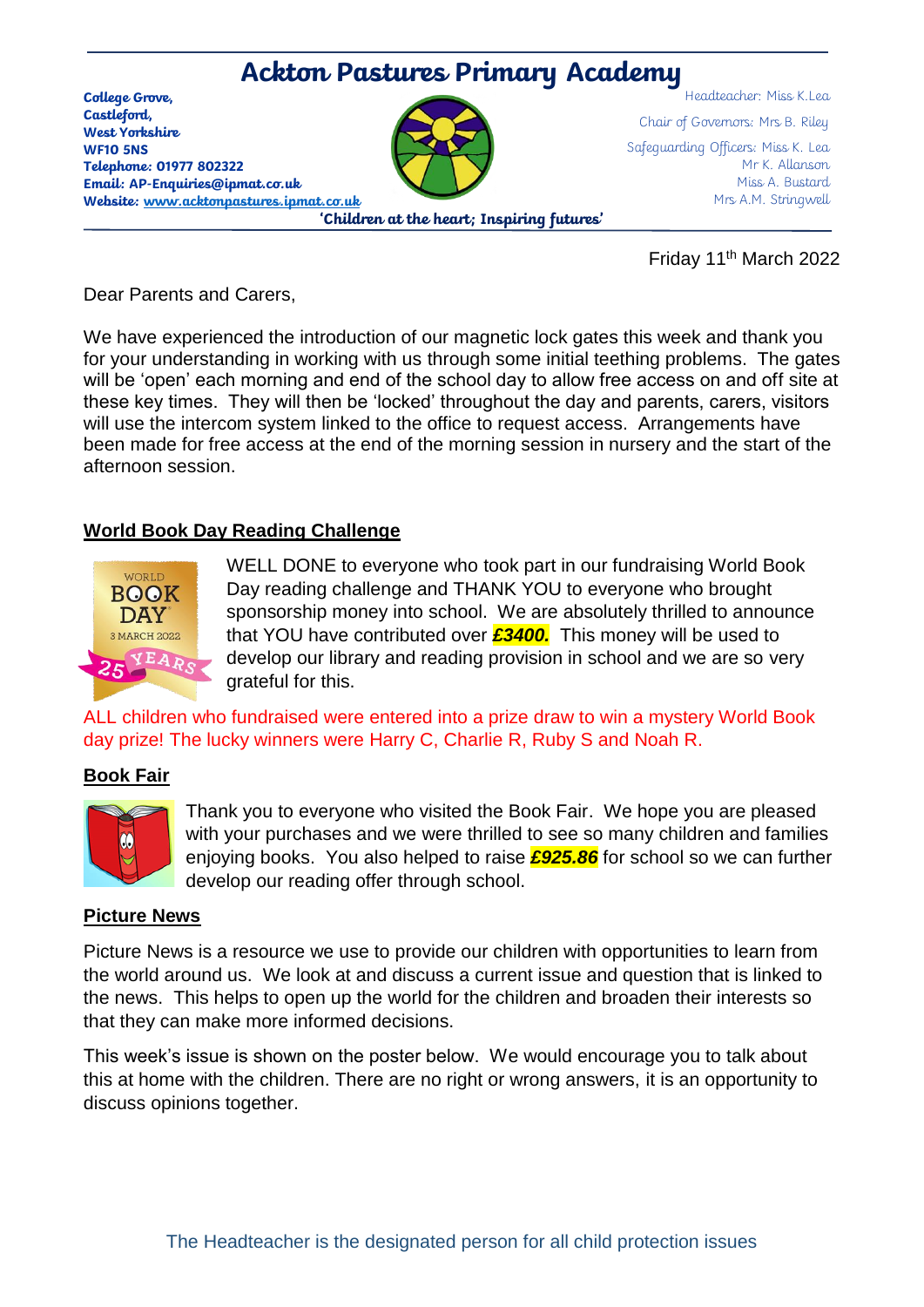

## **Red Nose Day**



Next Friday 18<sup>th</sup> we will be celebrating Red Nose Day. Pupils are invited to come to school wearing red clothes or dressed as a super hero to support this year's theme. We are going to undertake an endurance challenge throughout the day where the whole school will relay the challenge of keeping a parachute up off the ground all day! We will be super heroes!! If you would like to make a donation to this worthwhile charity, please click on the following link to be taken to the Red Nose Day donation page **[Donate | Comic Relief.](https://donation.comicrelief.com/cart/1YsYOwm2pHZgBUhWr8ZL13)** 

#### **Dogs**

Please can we politely remind everyone that dogs are not permitted on the school site. This also includes them being carried in arms. Thank you for co-operation with this.

#### **Monday 21st March**

Children will be invited to come to school wearing blue and yellow on this day to develop and show understanding of the difficulties Ukraine are currently experiencing.



We have teamed up with Masterclass Education who are delivering essential items to the Ukrainian refugees. As it is winter and desperately cold, they are asking for people to donate any old clothing, blankets, bedding etc.

If anyone has any of these items and would like to donate, please do bring them to school and we will arrange collection. Anything you may have spare will be useful and every little helps. Thank you for your kindness in advance.

#### **Attendance**

| <b>RL</b>      | 82.7% |
|----------------|-------|
| <b>RP</b>      | 88.1% |
| 1 <sub>C</sub> | 99.3% |
| 1/2S           | 93.3% |
| 2V             | 91%   |
| 3B             | 96.2% |
| 3/4H           | 93.3% |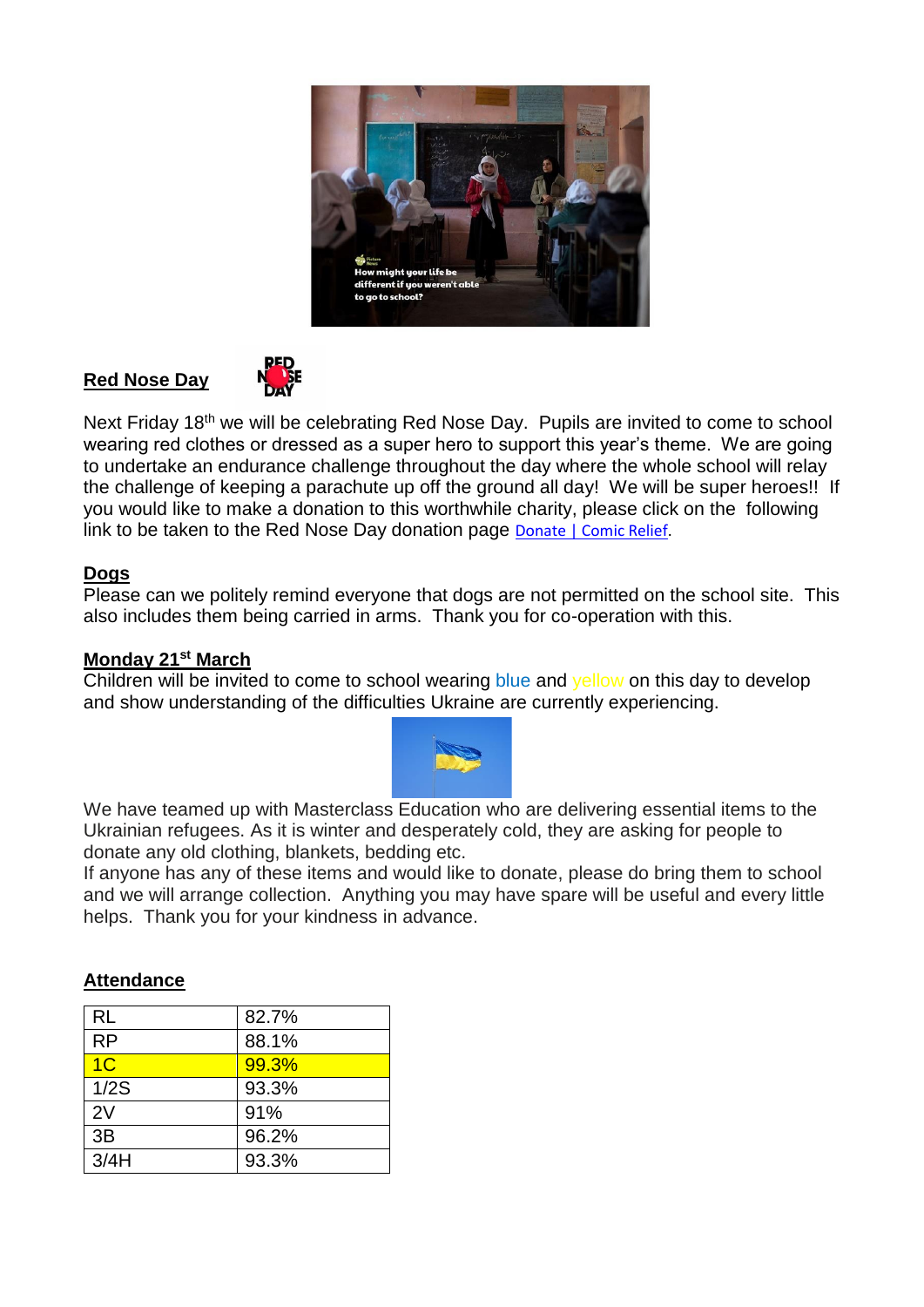# **Ackton Pastures Primary Academy**

**College Grove, Castleford, West Yorkshire WF10 5NS Telephone: 01977 802322 Email: AP-Enquiries@ipmat.co.uk Website: [www.acktonpastures.ipmat.co.uk](http://www.acktonpastures.ipmat.co.uk/)**

Headteacher: Miss K.Lea Chair of Governors: Mrs B. Riley Safeguarding Officers: Miss K. Lea Mr K. Allanson Miss A. Bustard Mrs A.M. Stringwell

**'Children at the heart; Inspiring futures'**

| 4S           | 95.9% |
|--------------|-------|
| 5AP          | 87.5% |
| 5/6L         | 97%   |
| 6W           | 87.8% |
| Whole school | 91.2  |

Congratulations to 5/6L with a percentage in line with our school target of 97% and a special congratulations to  $10$  who had the highest percentage this week!

## **Staffing**

We currently have a vacancy for a Premises Supervisor. Please see our website for further information. <https://acktonpastures.ipmat.co.uk/our-school/job-vacancies/>

We are pleased to welcome Miss Lancaster back to school on Monday following her maternity leave. She will be working within upper key stage 2 and Early Years.

Mrs Davis has joined our reception class and Mrs Silcock has joined nursery.

## **Easter Events and Activities**

We are excited to be making plans for reintroducing our decorated hat and egg competitions this year. We will also be holding our Easter Chocolate Raffle which has always been a huge success in the past! Further details will follow.

## **Term Dates**

Friday 18th March – Red Nose Day

Monday 4<sup>th</sup> April – Class Photographs

Week beginning 4<sup>th</sup> April - Parent/Carer consultations

Friday 8th April – Break up for Easter

Monday 25th April – Children return to school

Monday 2nd May – Bank Holiday

Thursday 5th May – Staff training day (school used for Polling Station) – school closed to children

Friday 20th May – Break up for Half Term Break